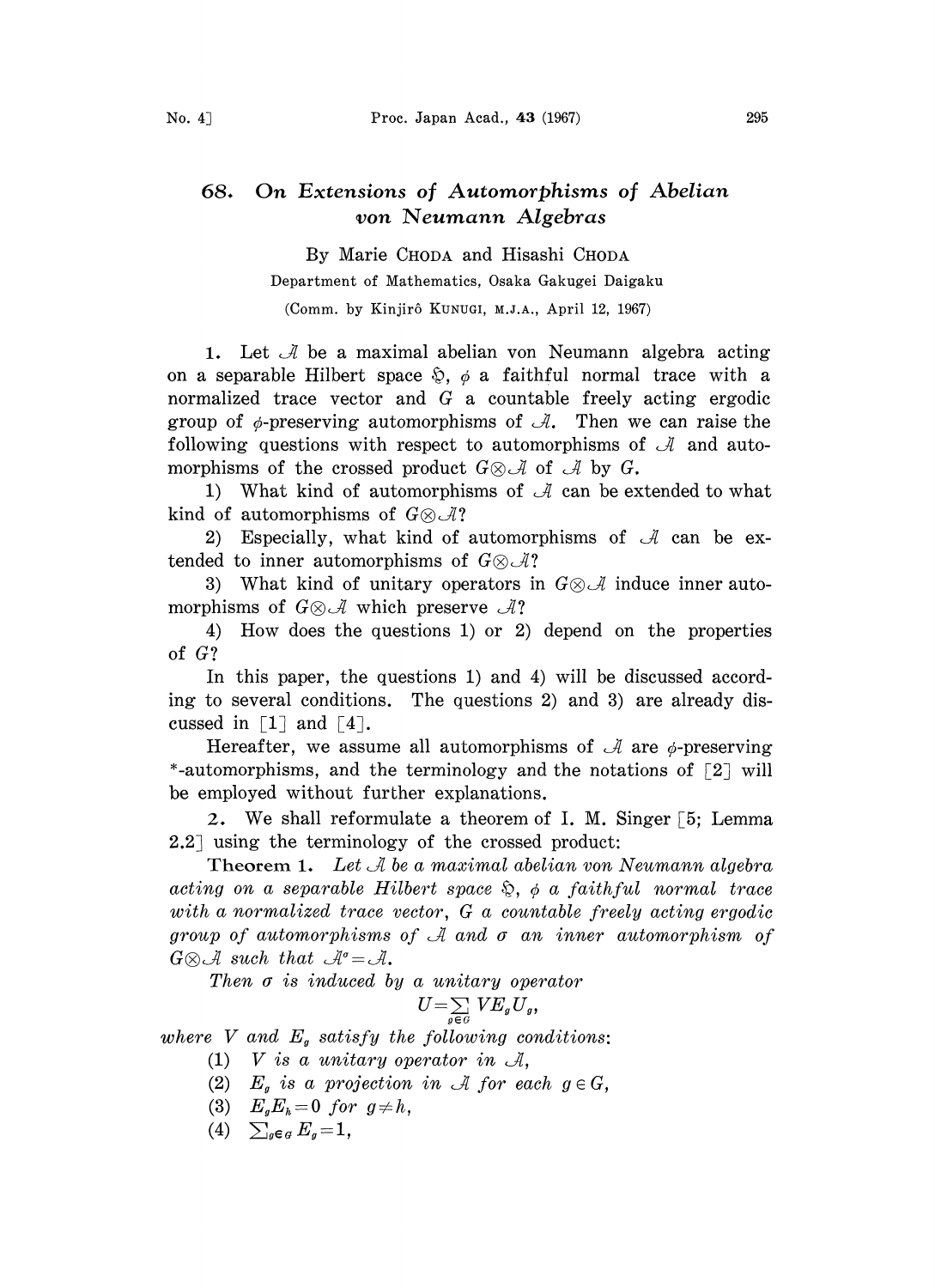(5)  $E_g$  is absolutely fixed under  $\alpha g^{-1}$ , where  $\alpha$  is a restriction of  $\sigma$  in  $\mathcal{A}$ .

The projection  $E_g$  in Theorem 1 is equal to the projection  $F(\alpha, g)$ in  $\mathcal A$  which is a maximal projection absolutely fixed under  $\alpha g^{-1}$ , cf.  $\lceil 2 \rceil$ .

A counterpart of Theorem <sup>1</sup> for finite factors is discussed in  $\lceil 4 \rceil$ .

In what follows, the notations in Theorem 1 will be employed throughout.

. In this section, we shall discuss the question 1). As well known, any ( $\phi$ -preserving) automorphism  $\alpha$  of  $\mathcal A$  can be extended to an automorphism  $\theta$  of  $G \otimes \mathcal{A}$ . However, it is not obvious that there exists a desired extension of  $\alpha$  if  $\theta$  is restricted by certain conditions. We shall give an answer for a very restrictive one:

Theorem 2. Let  $\mathcal A$  and  $G$  be same as in Theorem 1, and  $\alpha$ an automorphism of  $\mathcal{A}$ . Then  $\alpha$  can be extended to an automorphism  $\theta$  of  $G \otimes \mathcal{A}$  such that, for each  $g \in G$ ,

 $U_q^{\theta} = U_h$  for some  $h \in G$ ,

if and only if  $\alpha$  satisfies

 $\alpha^{-1}G\alpha = G$ .

**Proof.** If  $\alpha$  can be extended to an automorphism  $\theta$  of  $G \otimes \mathcal{A}$ which satisfies the requirement of the theorem, then  $h$  depends on g, that is,  $h = \varphi(g)$ , and  $\varphi$  is an automorphism of G because  $\theta$  is an automorphism. Since

$$
U_{\varphi(h)}A^{h^{-1}\alpha} = (U_hA^{h^{-1}})^{\theta} = (AU_h)^{\theta}
$$
  
=  $A^{\alpha}U_{\varphi(h)} = U_{\varphi(h)}A^{\alpha\varphi(h^{-1})}$ ,

for any  $A \in \mathcal{A}$  and  $h \in G$ , we have  $\varphi(h^{-1}) = \alpha^{-1}h^{-1}\alpha$ . Hence  $\varphi(h) = \alpha^{-1}h\alpha,$ 

for any  $h \in G$ . Therefore,  $\alpha^{-1}G\alpha \subset G$ . Since  $\theta^{-1}$  is an extension of for any  $h \in G$ . Therefore,  $\alpha^{-1}G\alpha \subset G$ . Since  $\theta^{-1}$  is an extension of  $\alpha^{-1}$ , a similar computation shows that  $\alpha G\alpha^{-1} \subset G$ . Hence we have  $\alpha^{-1}G\alpha = G$ .

Conversely, let  $\alpha^{-1}G\alpha = G$ , then we can define an automorphism  $\alpha$  of G by

$$
\varphi(g)\!=\!\alpha^{-1}g\alpha.
$$

Using this automorphism  $\varphi$ , define the mapping  $\theta$  by

 $(A U_g)^{\theta} = A^{\alpha} U_{\varphi(g)}$ for any  $g \in G$  and  $A \in \mathcal{A}$ .

On the other hand, if we define

$$
U'(g\otimes A)=\varphi(g)\otimes A^{\alpha},
$$

 $U' \Bigl( \sum_{i=1}^n \, g_i \!\otimes\! A_i \Bigr) \! = \! \sum_{i=1}^n \, U'(g_i \!\otimes\! A_i),$ 

then the mapping  $U'$  can be extended to a unitary operator  $U$  on  $G \otimes \mathfrak{D}$ . And we have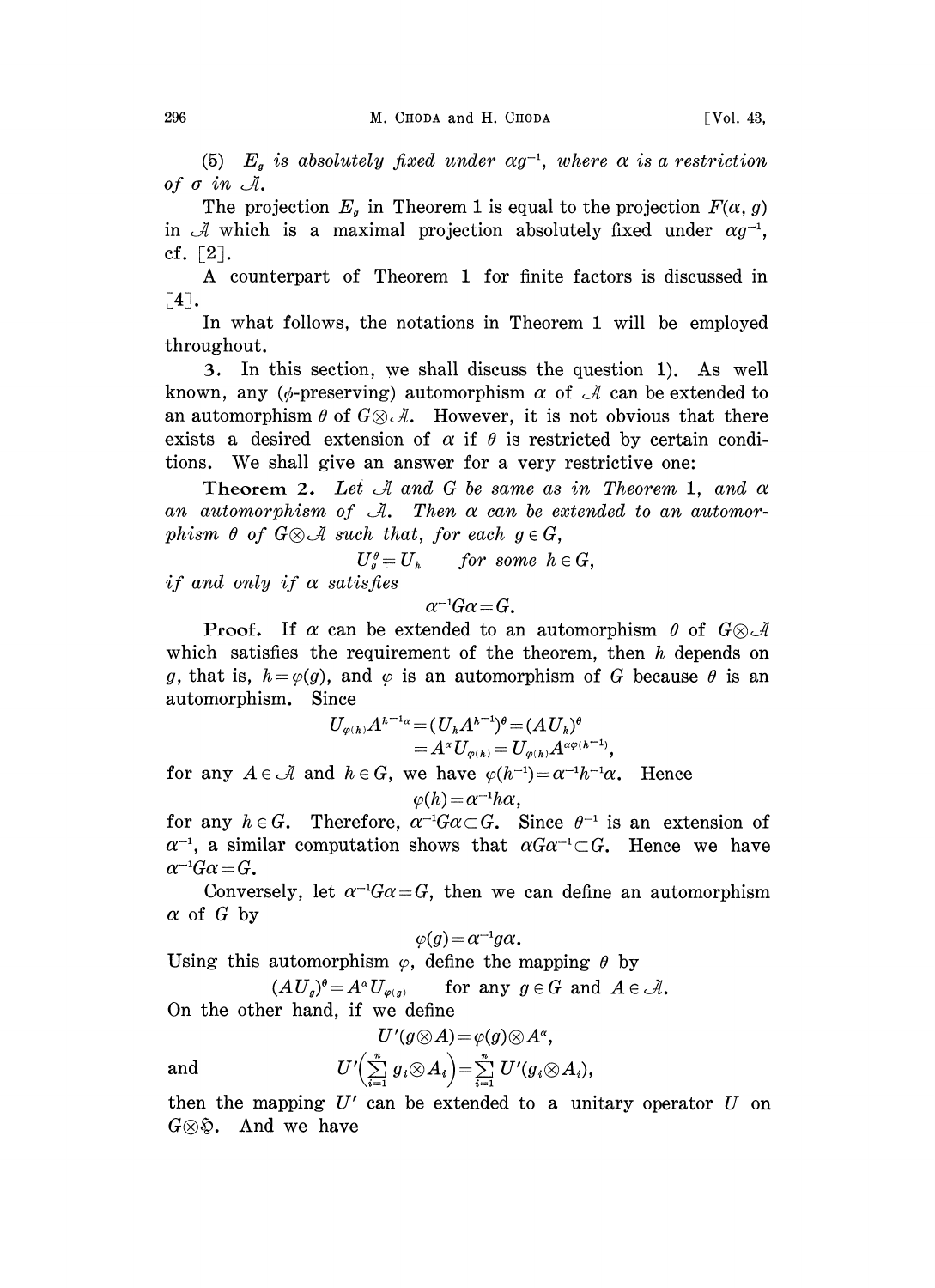$$
UAU_{\scriptscriptstyle h}U^*(g\otimes B)=UAU_{\scriptscriptstyle h}(\varphi^{-1}(g)\otimes B^{\scriptscriptstyle \alpha^{-1}})\\=U(h\varphi^{-1}(g)\otimes AB^{\scriptscriptstyle \alpha^{-1}h^{-1}})\\=A^{\scriptscriptstyle \alpha}U_{\varphi(\scriptscriptstyle h)}(g\otimes B)\\=(AU_{\scriptscriptstyle h})^{\scriptscriptstyle \theta}(g\otimes B),
$$

for any  $g \in G$  and  $A, B \in \mathcal{A}$ . Therefore,  $(A U_q)^{\theta} = U A U_q U^*.$ 

Hence  $\alpha$  can be extended to an automorphism of  $G \otimes \mathcal{A}$ .

4. In this section, we shall discuss the question 4).

Theorem 3. Let  $\mathcal{A}$ , G,  $\sigma$ , V, and  $E_g$  be as in Theorem 1. Let  $\varphi$  be an automorphism of G. Then the following conditions are equivalent:

(6)  $U_g^{\sigma} = U_{\varphi(g)}$  for every  $g \in G$ ,<br>(7)  $(VE_h)^{\sigma} = VE_{\sigma^{-1}h\varphi(g)}$  for every g and

 $(VE<sub>h</sub>)<sup>g</sup> = VE<sub>g<sup>-1</sup>_{h\varphi(g)} for every g and h in G.</sub>$ Proof. Assume (6). Then

$$
U_{g}U=UU_{\varphi(g)}.
$$

By direct computations, we have

$$
U_g U\!= U_g \Big(\sum_{h\in G} VE_h U_h\Big)\!=\! \sum_{h\in G} (VE_{g^{-1}h\varphi(g)})^{g^{-1}}U_{h\varphi(g)}
$$
 and 
$$
UU_{\varphi(g)}\!=\! \Big(\sum_{h\in G} VE_h U_h\Big)U_{\varphi(g)}\!=\! \sum_{h\in G} VE_h U_{h\varphi(g)}.
$$

Hence we have

$$
\sum_{h\in G} (VE_{g^{-1}h\varphi(g)})^{g^{-1}}U_{h\varphi(g)} = \sum_{h\in G} VE_h U_{h\varphi(g)}.
$$

 $\sum_{h \in G} (VE_{g^{-1}h\varphi(g)})^{g^{-1}}U_{h\varphi(g)} = \sum_{h \in G} VE_hU_{h\varphi(g)}.$ <br>Comparing the coefficients of  $U_{h\varphi(g)}$  in the both sides, we have (7). Conversely, suppose (7). Then we have

$$
UU_{\varphi(g)} = \sum_{h \in G} VE_h U_{h\varphi(g)} = \sum_{h \in G} (VE_{g^{-1}h\varphi(g)})^{g^{-1}} U_{h\varphi(g)} = U_g U.
$$
  
ves the theorem.

This proves the theorem.

Theorem 4. If the set  $I_q = \{hgh^{-1}; h \in G\}$  is infinite for each  $g \in G$ ,  $g\neq 1$ , then the automorphism  $\sigma$ ,  $\sigma \neq 1$ , of  $G \otimes A$  such that  $U_g^{\sigma} = U_g$  for every  $g \in G$  is outer.

**Proof.** Suppose that  $\sigma$  is an inner automorphism of  $G \otimes \mathcal{A}$ . Then, since  $\sigma$  preserves the algebra  $\mathcal A$  by  $U_g^{\sigma} = U_g$ ,  $\sigma$  is induced by  $U = \sum_{g \in G} V E_g U_g$ 

of Theorem 1. Therefore, by Theorem 3, we have (8)  $(VE_{h})^{g} = VE_{g^{-1}hg}$  for every g and h in G. Putting  $h=1$  in (8), we have

 $(VE_1)^g = VE_1,$ 

for every  $g \in G$ . Therefore, by the ergodicity of G,  $VE<sub>1</sub>$  is a scalar multiple of the identity. Hence  $E_1$  is either 1 or 0.

Now, we shall divide the proof in two cases:

Case 1. Suppose  $E_1=1$ . Then  $E<sub>g</sub>=0$  for all  $g\neq 1$  by (4). Hence  $U=VU_1=V$ , so that  $\sigma=1$ , which contradicts the hypothesis that  $\sigma{\,\neq\,}1$  .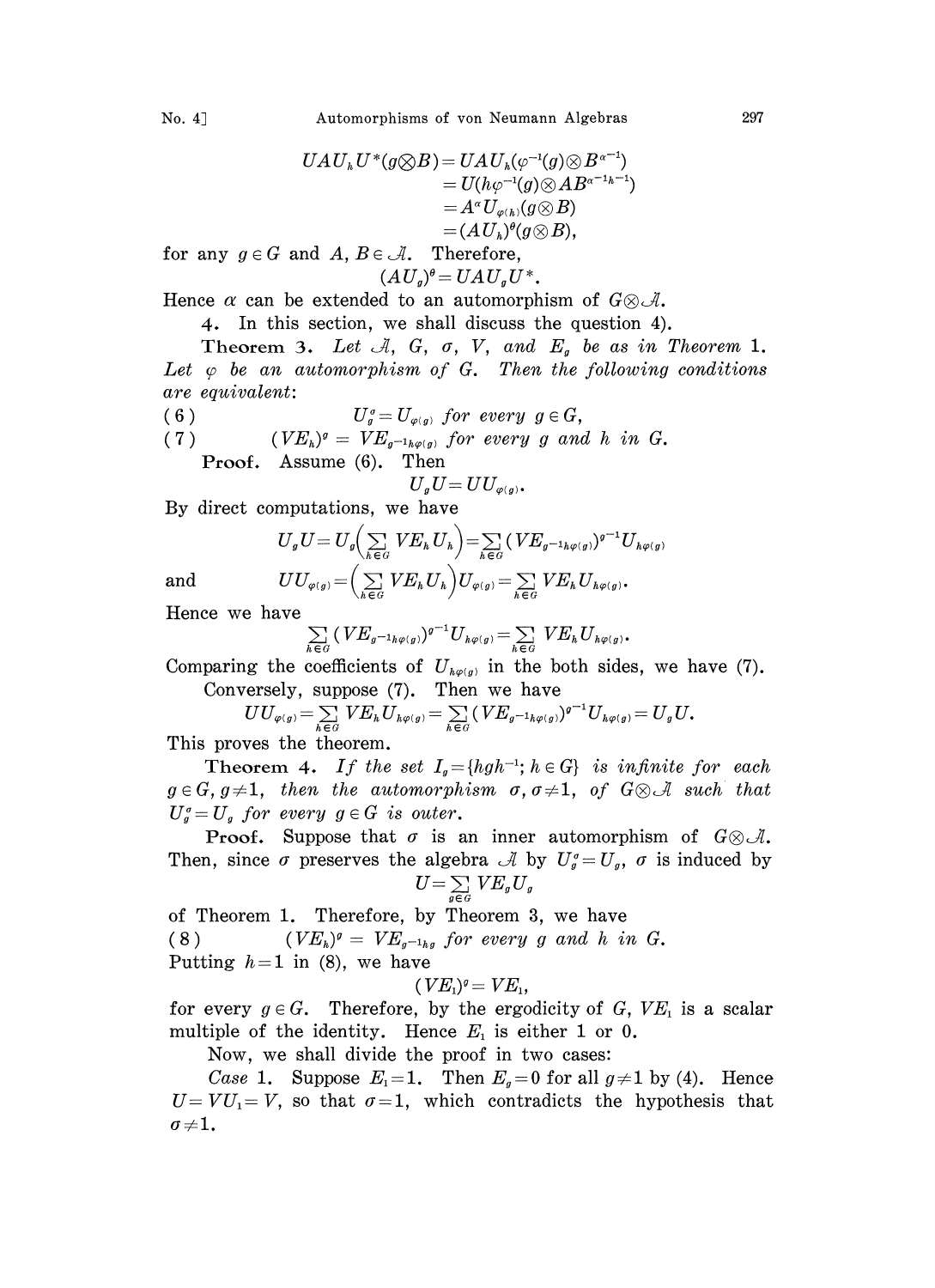Case 2. Suppose  $E_1=0$ . Then  $E_k\neq 0$  for some  $h\neq 1$ . By (8),  $E_{a^{-1}h} = V^* (VE_h)^q$ 

for each  $g \in G$ , and

$$
||E_{g^{-1}hg}||_2^2=||V^*(VE_h)^g||_2^2=||E_h||_2^2,
$$

 $\|E_{g^{-1}h g}\|_2^2 = \|V^*(VE_h)^g\|_2^2 = \|E_h\|_2^2, \ \varepsilon \neq (A*A) \text{ for any } A \in \mathcal{A}. \ \ \text{Since } I_h \text{ is } \ 1 = \|\sum_{g \in G} E_g\|_2^2 \geq \|\sum_{k \in I_h} E_k\|_2^2 = \sum_{k \in I_h} \|E_k\|_2^2 = \ \text{intraidiction}$ where  $||A||_2^2 = \phi(A \ast A)$  for any  $A \in \mathcal{A}$ . Since  $I_k$  is infinite, we have

which is a contradiction.

 $\sum_{g \in G} E_g ||_2^2 \ge || \sum_{k \in I_h} E_k ||_2^2 = \sum_{k \in I_h} || E_k ||_2^2 = +\infty,$ <br>diction.<br>If G is an abelian group and if a<br> $\mathcal{G} \otimes \mathcal{A}$  satisfies  $U_g^{\sigma} = U_g$  for every  $g \in$ Theorem 5. If G is an abelian group and if an inner automorphism  $\sigma$  of  $G \otimes \mathcal{A}$  satisfies  $U_g = U_g$  for every  $g \in G$ , then  $\sigma$  is induced by  $U_h$  for some  $h \in G$ .

**Proof.** Suppose that  $\sigma$  is induced by

$$
U\!=\!\textstyle\sum\limits_{g\in G}V\!E_gU_g
$$

of Theorem 1. By Theorem 3,  $U_g = U_g$  implies

 $VE_{h})^{g} = V E_{g^{-1}hg} = V E_{h}$ <br>By the ergodicity for every g and h in G. By the ergodicity of G, we have  $VE_{h} = a_{h}1$ 

for each  $h \in G$ , where  $a_h$  is a scalar. Hence  $E_h = 0$  or 1 for each  $h \in G$ . Therefore, we have

$$
U = \sum_{g \in G} VE_g U_g = a_h U_h,
$$

for some  $h \in G$ . Consequently,  $\sigma$  is induced by  $U_h$ .

5. Before to conclude the note, we shall discuss a relation between a certain group G and its full group  $\lceil G \rceil$  introduced by H. A. Dye  $\lceil 3 \rceil$ .

Theorem 6. If G is an abelian group which is ergodic and freely acting on  $A$ , then G is a maximally abelian subgroup in the full group  $\lceil G \rceil$  determined by G.

**Proof.** Let  $\alpha$  be an automorphism in  $\lceil G \rceil$  such that  $\alpha g = g\alpha$ for every  $g \in G$ . Then by [1; Theorem 1]  $\alpha$  can be extended to an inner automorphism of  $G \otimes \mathcal{A}$  which is induced by a unitary operator

$$
U\!=\!\textstyle\sum\limits_{g\in G}\!E_gU_g
$$

where  $E_q = F(\alpha, g)$ .

For any projection  $Q \leq E_g^h$ , we have  $Q^{h^{-1}} \leq E_g$ , so that  $Q^{h^{-1}} = Q^{h^{-1} \alpha g^{-1}} = Q^{\alpha g^{-1} h^{-1}}$ .

Hence  $Q^{\alpha} = Q^{\beta}$ . Therefore  $E_{g}^{h}$  is absolutely fixed under  $\alpha g^{-1}$ , and so  $E_q^h \leq E_q$ . Since h is  $\phi$ -preserving and since  $\phi$  is faithful, we have  $E_a^h = E_a$  for every g and h in G. Therefore  $E_a = 0$  or 1 for every  $g \in G$  since G is ergodic. By (4) of Theorem 1, we have  $U=U_q$  for some  $g\in G$ . This completes the proof of the theorem.